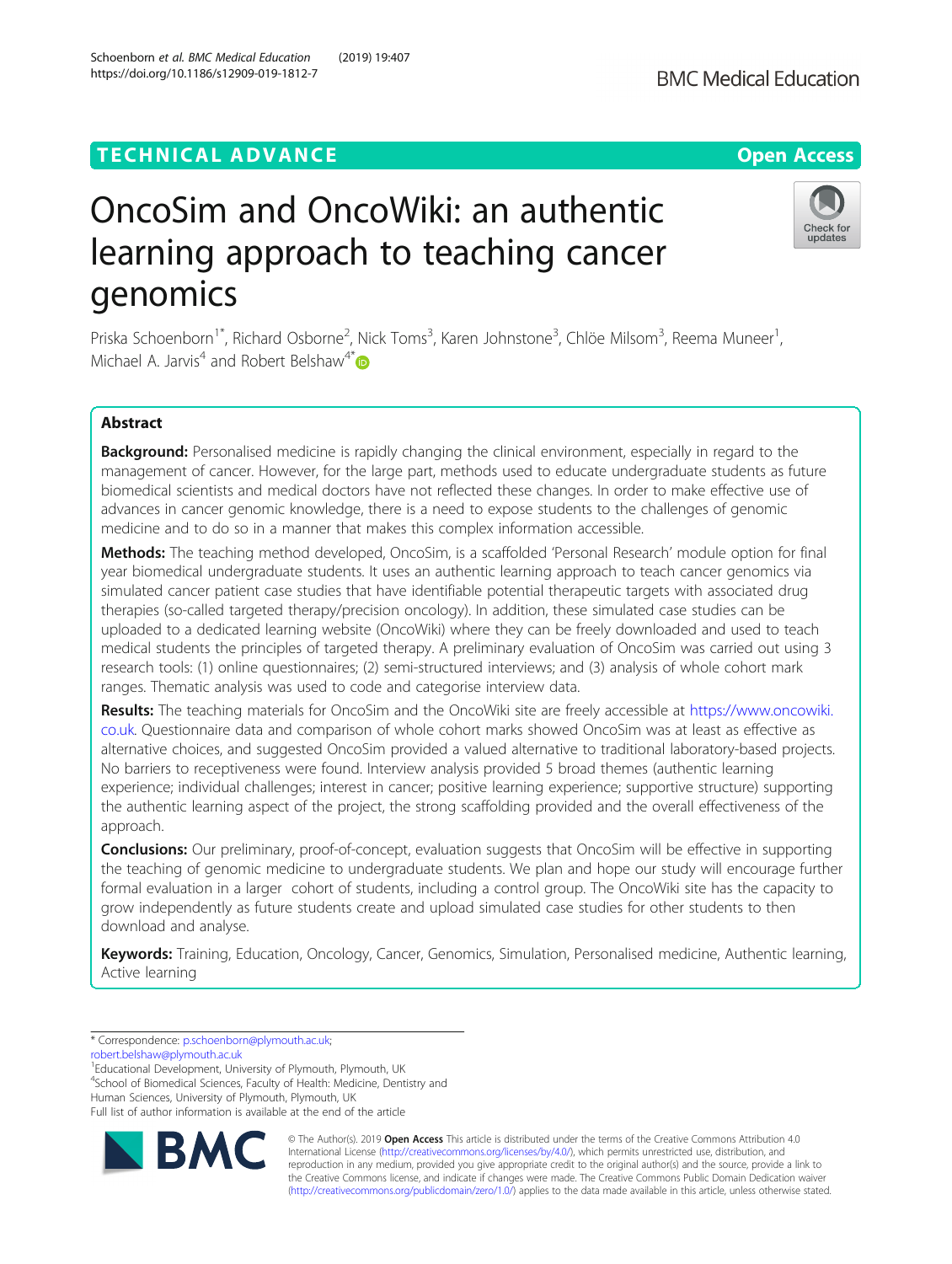## Background

A future where personalised medicine is the norm is widely expected [[1\]](#page-10-0), but there is a consensus that this will require biomedical and medical students to have a better understanding of genomics [[2](#page-10-0)–[4\]](#page-10-0). For example, a study of one US medical school in 2016 found only 6% of students considered their training to cover this area sufficiently [[5\]](#page-10-0). In the UK, NHS England are committed to improving patient outcomes through personalised medicine [[1](#page-10-0)]. The UK's Chief Medical Officer, Professor Dame Sally Davies, stated that the NHS must deliver her "genomic dream" of making personalised cancer therapy routine within 5 years [[6\]](#page-10-0) and the NHS Genomic Medicine Service was launched in October 2018 [[https://](https://www.england.nhs.uk/genomics/nhs-genomic-med-service/) [www.england.nhs.uk/genomics/nhs-genomic-med-ser](https://www.england.nhs.uk/genomics/nhs-genomic-med-service/)[vice/](https://www.england.nhs.uk/genomics/nhs-genomic-med-service/)]. In response, many Genomic Medicine M.Sc. courses have recently appeared, including one within the NHS. The importance of personalised medicine, genomics and proteomics in Biomedical Science is recognised in the revised QAA Subject Benchmark Statements for Biomedical Sciences [\[7\]](#page-10-0) and the Healthcare Science curricula have recently included Genomic Science [\[8](#page-10-0)].

For cancer, a key objective of personalised medicine is to enable tumour-specific genetic alterations (mutations) to be targeted by individualised drug therapy (= precision oncology) [[9\]](#page-10-0). Cancer develops as a result of genetic alterations, and individuals with the same cancer (as defined using conventional classification schemes) often have dissimilar genetic alterations in their tumours; conversely, individuals with different cancers often share genetic alterations [[10](#page-10-0)]. We now have the necessary technology and software to inexpensively detect these genetic alterations and/or the resulting changes in gene expression, and then identify which drugs are able to target the affected molecular pathways [[11,](#page-10-0) [12\]](#page-10-0). Much of this is still at the research stage, and targeted therapy is currently a relatively minor component of cancer treatment plans (dominated by surgery, radio- and chemotherapy) whose global clinical value has yet to be realised [[13](#page-10-0), [14\]](#page-10-0). Nevertheless, we anticipate that within the next decade clinicians will routinely send biopsy samples for genomic analysis to help guide treatment, requiring collaboration between biomedical scientists and clinicians.

The shortcomings of education for this field are apparent even in cancer institutes, where in one example only 30% to 52% of specialists (surgeons and oncologists) were moderately or very confident in their cancer genomic knowledge [[15\]](#page-10-0). Here we present a novel educational undergraduate student learning tool called 'OncoSim' centred on data simulation and their interpretation. OncoSim involves students analysing publicly available cancer genome data and then, guided by the scientific literature, adjusting the data to create

'idealised' cancer patients, for whom there are available drug therapies (simulated case studies). Simulation is standard in many aspects of medical training [\[16](#page-10-0)], but to the best of our knowledge this is the first application to medical genomic education. Simulation of data avoids the many months that would be normally required to gain expression profiles of a large group of real patients, with likely complex datasets. Use of simulation also allows students to focus on the key underlying science concepts and applied methodology, without being confounded by molecular and statistical complexity.

To extend the utility and interdisciplinary potential of the OncoSim project, which produces simulated case studies, we have developed a new, dedicated learning website (OncoWiki). OncoWiki has been designed to provide experience of personalised cancer genomics for medical students by allowing access to these simulated datasets to make decisions about cancer treatments.

#### Taking an authentic approach

A key challenge in biomedical and medical student training is how to immerse students in the future challenges they will face as professionals whilst they are still undergraduates. One approach that is ideally suited to this challenge is that of authentic learning.

Authentic learning is a relatively new concept, and one that has been defined in various ways depending on context [[17\]](#page-10-0), but certain themes emerge across examples of this approach. A recent review of the literature  $[18]$  suggest that authentic learning has 10 key characteristics.

- 1. Learning is centred on authentic tasks that are of interest to the learners.
- 2. Students are engaged in exploration and inquiry.
- 3. Learning, most often, is interdisciplinary.
- 4. Learning is closely connected to the world beyond the walls of the classroom.
- 5. Students become engaged in complex tasks and higher-order thinking skills, such as analysing, synthesising, designing, manipulating and evaluating information.
- 6. Students produce a product that can be shared with an audience outside the classroom.
- 7. Learning is student-driven with teachers, parents, and outside experts all assisting/coaching in the learning process.
- 8. Learners employ scaffolding techniques.
- 9. Students have opportunities for social discourse.
- 10. Ample resources are available.

OncoSim incorporates many of these authentic learning criteria. Students have the choice of cancers to study so can match these choices to their own personal interests. They are engaged in an extended period of inquiry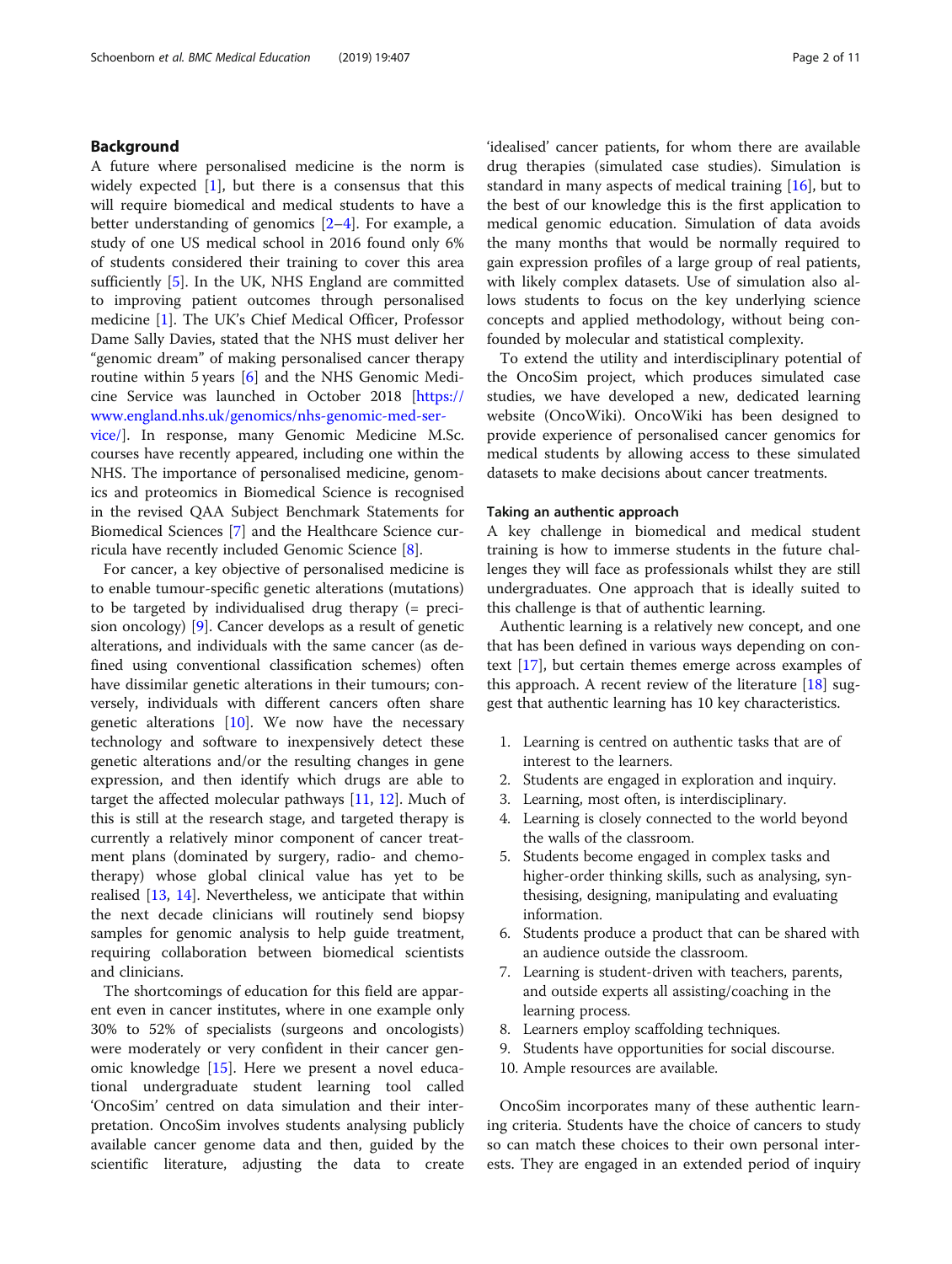<span id="page-2-0"></span>and exploration that requires complicated analysis, synthesis, design, manipulation, and evaluation of information. OncoSim is a highly scaffolded approach, but also student-driven and structured to encourage collaboration and social discourse. Students produce and share a product and present this newly created information to an academic audience. Their simulated case studies will be shared within the biomedical and medical community via the OncoWiki website.

According to a qualitative analysis of articles from the Journal of Authentic Learning [\[19\]](#page-10-0), this authentic learning approach can be condensed into 4 overarching themes.

- 1. Real-world problems that engage learners in the work of professionals.
- 2. Inquiry activities that practice thinking skills and metacognition.
- 3. Discourse among a community of learners.
- 4. Student empowerment through choice.

From the perspective of the OncoSim project there is considerable overlap with these 4 themes. The problem being explored is most certainly real world, and the data that is being analysed and worked on is 'real', authentic data. By making the initial 'simulated case studies' for the OncoWiki site, the students become involved as partners [\[20](#page-10-0), [21](#page-10-0)]. This is part of the recent move towards student engagement and empowerment [[22,](#page-10-0) [23](#page-10-0)] and the benefits to student learning through participation in research are well-attested [[24](#page-10-0)]. Another approach used to achieve a similar goal is the amalgamation of many relatively small amounts of undergraduate work into single large research papers (e.g. [\[25](#page-10-0)–[27\]](#page-10-0)). The majority of the learning approach required in OncoSim is that of inquiry, where students are required to carry out sustained activity over an extended period of time (and the benefits from such 'active learning' are well-known [[28\]](#page-10-0)). Students are encouraged to work with each other on the project, sharing ideas as a community of learners, and they choose which cancers to work on, which gives them a sense of ownership within the overall project.

In summary, we believe that the OncoSim approach can be considered one of authentic learning.

#### Aims

Our paper has 2 main aims.

- (1) Describe OncoSim and OncoWiki, and make the supporting teaching material available.
- (2) Show our preliminary evaluation of both the pedagogical effectiveness of OncoSim as a learning tool and students' receptiveness to this approach as an option.

## **Methods**

## Structure of the OncoSim learning tool

OncoSim is a final year project for Biomedical Science students delivered at a single higher education institution. Students have the option of completing this project, offered alongside many others, as their required 40 credit 'Personal Research' project module (~ 150 students in total). Students are led through the project using a detailed guide document (see Additional file [1](#page-9-0)) and given access to a Google Site with relevant scientific papers and video links; the key steps are as follows.

- Select 2 cancers and research these using the literature.
- Identify 'driver mutations' of the 2 cancers, the signalling pathways involved, and druggable targets.
- Download a few of the many freely available RNA expression datasets on the web at the GEO site (<https://www.ncbi.nlm.nih.gov/geo>) for their 2 cancers and use the online Ingenuity Pathway Analysis (IPA) software (QIAGEN Inc., [https://www.](https://www.qiagenbioinformatics.com/products/ingenuity-pathway-analysis) [qiagenbioinformatics.com/products/ingenuity](https://www.qiagenbioinformatics.com/products/ingenuity-pathway-analysis)[pathway-analysis](https://www.qiagenbioinformatics.com/products/ingenuity-pathway-analysis)) to search for dysregulated signalling pathways and associated druggable targets. Qiagen provide free 30-day training account licenses to universities for access to IPA.
- These few datasets are unlikely to reveal genomic profiles of patients who are likely to be receptive to current targeted drug therapies, so adjust one of these for each cancer to represent an 'idealised' patient based on the literature (thus create at least 2 simulated case studies: with and without druggable targets).
- Consider how the simulated case studies created could be used in teaching personalised cancer therapy, including the construction of a clinical history and provision of answers to a series of standardised questions based on the IPA analysis. (Dataset, clinical history and answers all make up a single simulated case study that can now be uploaded to the dedicated OncoWiki website described below.)

During their project the students give a series of fiveminute presentations to their peers and supervisor, for example on: "How do the driver mutations in my selected 2 cancers fit into the Hallmarks of Cancer [[29](#page-10-0)] scheme?", followed by group discussions. These are interspersed with one-to-one sessions between student and supervisor dealing with specific problems in depth and the project concludes with a one-to-one meeting for feedback on their draft dissertation.

A moderation exercise was carried out by an independent academic with appropriate subject knowledge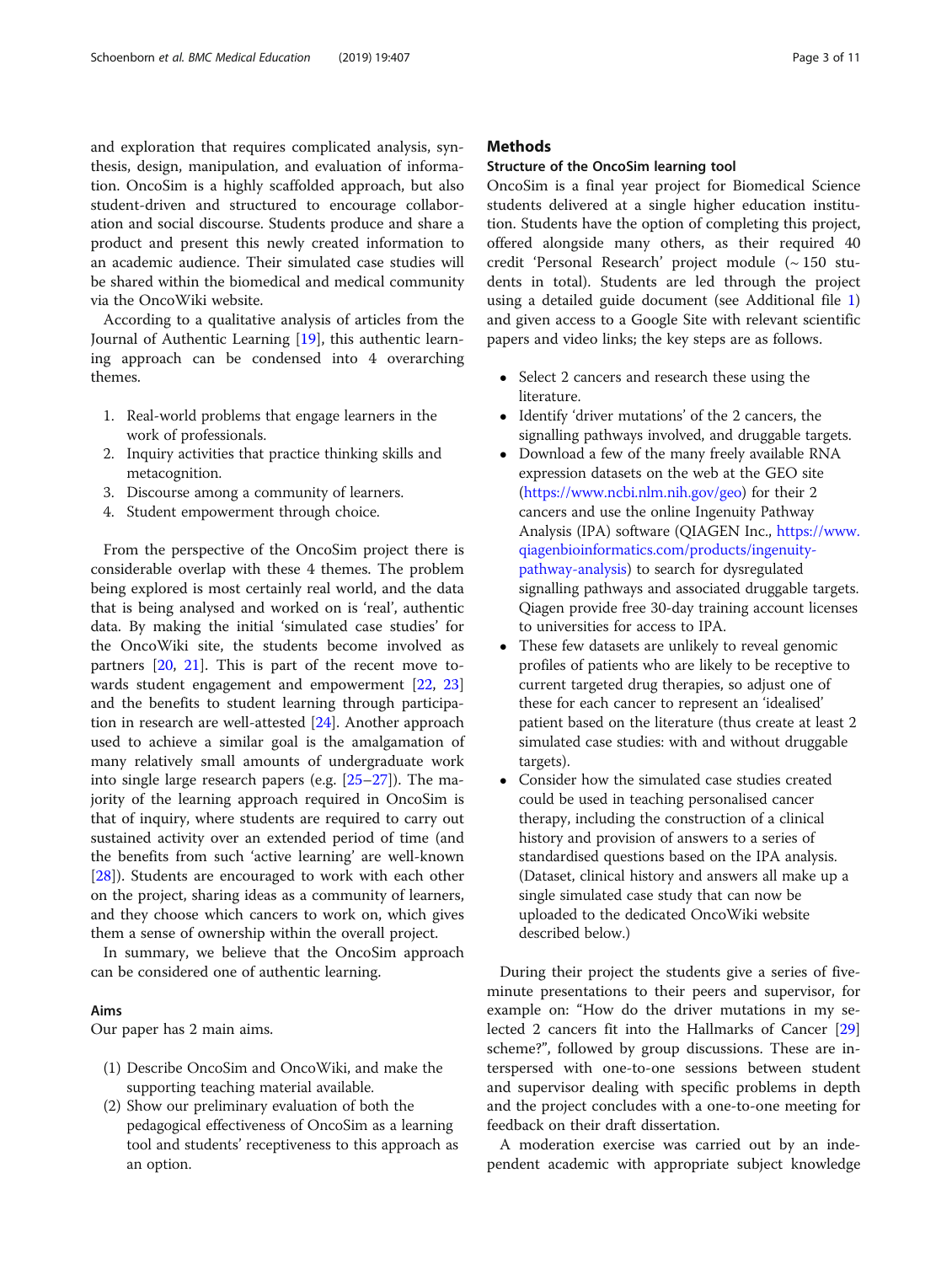to compare the marks and quality of work across the entire module.

#### Principles of the OncoWiki learning website

The OncoWiki website acts as an interface allowing the above simulated case studies (i.e. dataset, clinical history and answers to the standardised questions) to be uploaded, stored and presented. The datasets would be freely available to download, analyse with IPA (guidance is provided), and used to answer the same standardised questions on drug targets and therapy mentioned above. OncoWiki also provides a facility to compare the downloader's answers to the uploader's answers. Thus, biomedical students act as clinical scientists in creating and uploading the data, which are downloaded and analysed by medical students acting as clinicians. We anticipate that these simulated case studies will be used by future medical and biomedical students to (1) understand better the biology behind current targeted cancer therapy practice and (2) prepare for a possible future where dysregulation of molecular pathways is used to guide such therapy. The OncoWiki site is freely accessible at <https://www.oncowiki.co.uk> and includes the OncoSim guide document to help students and staff at any university make and upload new case studies. At the time of publication we include two case studies on the site to help guide initial users. We anticipate the contents of the site growing as we and others utilise it.

#### Participants

The OncoSim project ran over 2 academic years, from 2015 until 2017, with a total of 256 students undertaking final year projects (around two-thirds from Biomedical Science, and others from Human Biosciences, Nutritional Exercise & Health, and Health & Fitness degrees). 7 students undertook the OncoSim project, 3 in the 2015/16 cohort and 4 in the 2016/17 cohort (we added data from an 8th student from 2017/2018 for the marks analysis only).

## Evaluation of the approach

Three complementary methods were chosen to evaluate the overall approach, using a mixed methods approach combining both quantitative and qualitative data. They are described in detail below.

## Online questionnaire

Questionnaires were sent to all final year students in both years at the end of their projects. Questionnaires were completed online and were both voluntary and anonymous. The questionnaire (a) explored students' receptiveness to OncoSim by establishing the students' motivations for choosing between different types of project, and (b) measured the effectiveness of the OncoSim

approach using 5-point Likert scale questions asking the students to self-reflect against the 7 generic assessed learning outcomes for this module. The levels were Extremely well, Very well, Moderately well, Slightly well and Not well at all. The generic marking criteria were (more detail was provided for each of these in the

Content

questionnaire):

- Understanding<br>• Originality
- Originality<br>• Data Analy
- Data Analysis
- Use of Literature<br>• Communication
- Communication Skills
- Independence

The quantitative data from the online survey were analysed using SPSS. The questionnaire is included as Additional file [2](#page-9-0).

## Semi-structured interviews

Semi-structured interviews were completed with 3 students taking the OncoSim project both before and after submission of dissertations to (a) identify motivations for choosing OncoSim (receptiveness), (b) explore their perceptions regarding the extent to which participation in OncoSim has facilitated their achievement of the learning outcomes listed above (effectiveness), and (c) seek their opinion on perceived benefits and challenges of this module option (future development). A full list of the questions asked is included as Additional file [3.](#page-9-0)

NVivo software was used to analyse the qualitative data using thematic content analysis, a method of qualitative research which requires "more involvement and interpretation from the researcher", moving "beyond counting explicit words or phrases and focus on identifying and describing both implicit and explicit ideas within the data, that is, themes" [[30\]](#page-10-0). Thematic content analysis is a foundational method for qualitative analysis, as its flexibility and accessibility make it an ideal method for general qualitative research [[31](#page-10-0)].

#### Analysis of whole cohort mark ranges

Our third measure of the pedagogical effectiveness of the OncoSim project option was to compare marks gained in these projects against the student's overall 'Academic Standing', and compare these marks with those from the entire 2 final year cohorts. This serves 2 purposes: Firstly, by taking the student's other academic attainment into account it will be possible to clarify whether or not the OncoSim option had an impact (positive or negative) on the student's overall grade. Secondly, the relative effectiveness of the OncoSim approach can be analysed by comparing the above marks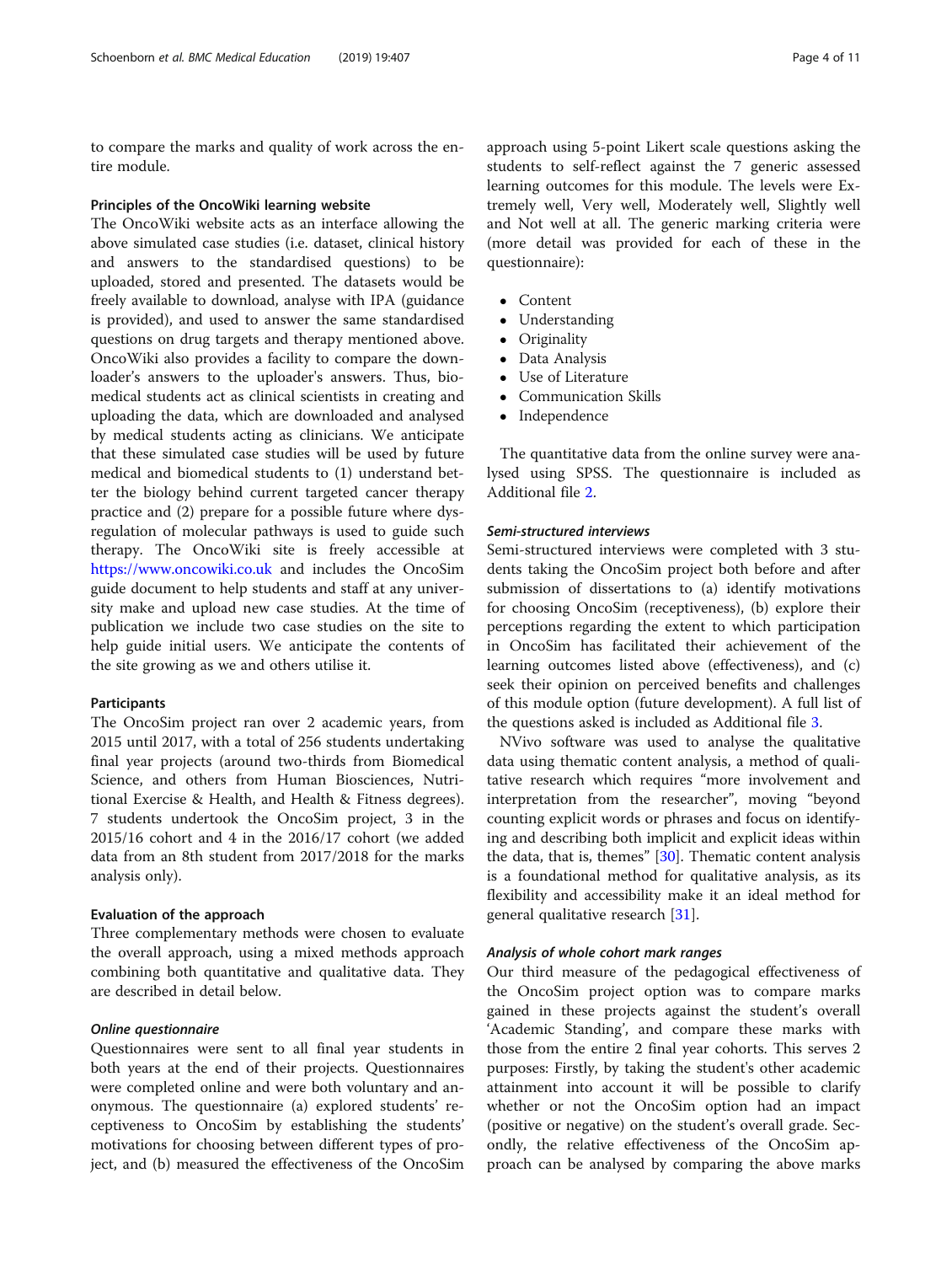<span id="page-4-0"></span>with those achieved by students who undertook other types of research project.

## Results

## Online questionnaire

## Reasons for project choices

In our first measure of receptiveness, 48 responses to the multiple choice question "Why did you choose your project topic" were received from non-OncoSim students in the online questionnaire. The complete list of why students chose their project, ranked in decreasing order of importance, is shown below (numbers in brackets show number of responses):

- 1. I was interested in the scientific area (14).
- 2. I thought the project might contribute towards fighting an important disease or improving people's health (7).
- 3. I thought that doing the project would enhance my career (gain specific skills or experience in a field) (6).
- 4. I liked the academic/group who offered the project (6).
- 5. I was attracted to the basic type of work team working, working in a lab, etc. (5).
- 6. I heard good things about the project from previous years (4).
- 7. I thought I would be able to get a good mark for that type of project (3).
- 8. It was relevant to my personal life/experience (2).
- 9. It fitted with my previous experience so appeared feasible (1).
- 10. I was given it / not my choice (0).

Reflecting the number of different types of project on offer, the majority of students did traditional biomedical 'Wet-lab' projects (Table 1). However, looking at the above responses, the main reason students chose their particular project appeared to be interest in the subject area and its medical relevance. Fewer students (11 of 48) selected responses that might suggest a barrier to receptiveness for OncoSim: 'gain specific skills' (3rd most popular response) and 'working in a lab' (5th most popular).

## Self-assessment responses

Our first measure of OncoSim's effectiveness was also part of the online questionnaire. Students were asked to self-assess their work against the specific marking criteria used for the module, using a Likert scale of 1–5 (Extremely well, very well, moderately well, slightly well, not well at all). Responses were compared for those students who undertook the OncoSim option against students who undertook other project types. Analysis of these results (Fig. [1](#page-5-0)) suggest that OncoSim students selfreflected at least equal to or higher than their peers on all marking criteria bar 'Independence', where half the OncoSim students felt that the project had helped them only 'moderately well' in achieving this learning outcome compared to 88% of students doing other projects who reported that the project had helped them to a greater extent.

#### Semi-structured interviews

Of the 7 students who completed the OncoSim project over the 2 years, three agreed to be interviewed. These interviews were carried out using the questions as listed in Additional file [3](#page-9-0). Particular attention was paid to explore the answers that OncoSim students gave in the online questionnaire in terms of meeting the 7 learning objectives of the overall module: content, understanding, originality, etc. (see [Methods\)](#page-2-0).

A full list of codes used in the interviews is included as Additional file [4.](#page-9-0) These codes were analysed to explore common themes across them, as outlined in the [Methods](#page-2-0) section. The results of this thematic analysis are described below (see [Discussion](#page-7-0) for a further exploration of these themes).

#### Thematic analysis

## Interest in Cancer drives choice

A common theme that emerged, perhaps unsurprisingly, was an overall interest in the topic of cancer by the students. It was clear that the OncoSim option provided students with this interest an obvious and easy choice of study.

"One of my main interests is, like, cancer and oncology, so that stood out for me."

|  |  |  |  |  | Table 1 Types of third-year project taken by the students in the years 2015-2016, and 2016-2017 |
|--|--|--|--|--|-------------------------------------------------------------------------------------------------|
|--|--|--|--|--|-------------------------------------------------------------------------------------------------|

|                                  | "Wet-lab' Project <sup>a</sup> "Whole-body' Research Project <sup>b</sup> Computational Project <sup>c</sup> Critical Review Project <sup>a</sup> Survey Project <sup>e</sup> |  |  |
|----------------------------------|-------------------------------------------------------------------------------------------------------------------------------------------------------------------------------|--|--|
| Number of students ( $n = 256$ ) |                                                                                                                                                                               |  |  |

#### Footnotes

<sup>a</sup>Laboratory bench work; molecular/cell-culture etc.

b Project centred on taking measurements from volunteers

c Involving computer analysis of biomedical data such as DNA and/or protein sequences. This category includes the OncoSim option

<sup>&</sup>lt;sup>d</sup>Hypothesis-driven critical review/meta-analysis of the literature in a specific area within the biosciences

e A survey into some aspect of public health / biomedical sciences to gather information about people's attitudes and understanding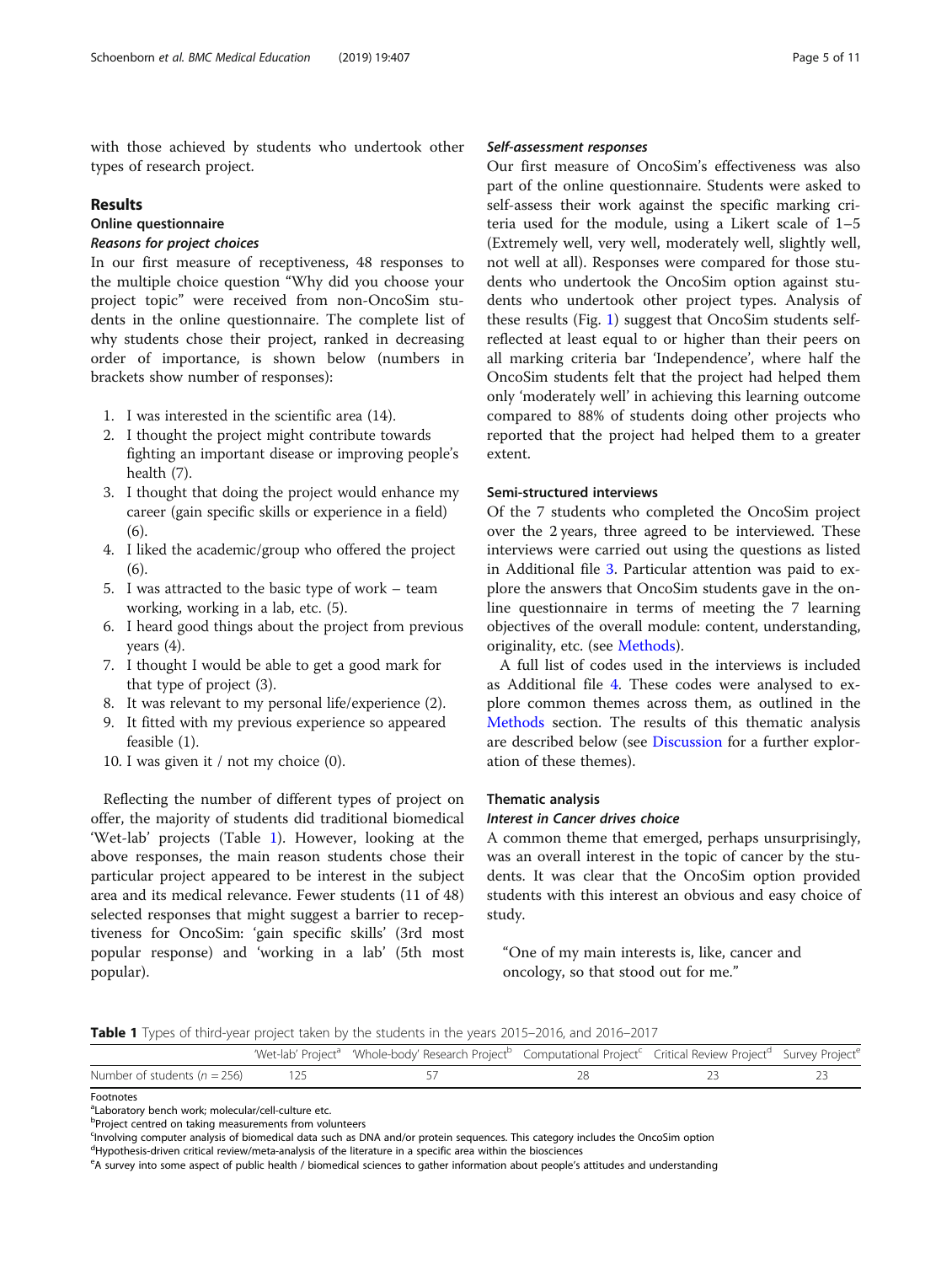<span id="page-5-0"></span>

(Student A, Interview Data, 1:29)

"It was about cancer, which is what I want to focus on, […] so I got to choose ones that I was specifically interested in."

(Student B, Interview Data, 0:17)

There was also the suggestion that students particularly disliked the most common option of 'Wet lab' (Table [1](#page-4-0)). The OncoSim project therefore provided an attractive alternative for students preferring a more desk-based research project.

## Positive learning experience

Numerous codes suggested that the overall experience of OncoSim was positive. All 3 sources stated that they had "learned a lot" during this module, and that it was a good experience. Student A, for example, commented on the benefits of creating the dissertation.

"It's made me realise how interested I am in the topic, [...] having to write a big thing like that I think it's taught me a lot."

(Student A, Interview Data, 38:01)

Although students were working on their selected cancers, and submitting individual dissertations to be assessed, students seemed to enjoy the support from peers and it appeared they worked quite collaboratively to understand the challenges they all had.

[You had these group sessions, did you find them useful] "…I did because I got on really well with [the two other students], and we all discussed everything that happened after [the group session with the academic]."

(Student C, Interview Data, 7:20)

Regarding the specific purpose of the project, that of teaching cancer genomics to undergraduate students, one student was particularly enthusiastic about the benefits of the approach.

"My project was about how students […] don't always understand [personalised medicine] at a gene level because they're not taught it, and if it is going to go forward, then, we need to be taught it, […] I learnt a lot about that, whereas obviously other students don't have that knowledge […]"

(Student A, Interview Data, 14:32)

## Authentic learning experience

Common characteristics of an authentic learning experience are typically listed as a project which has a strong challenge over an extended period, collaboration with others, is student-driven, and requires effective time management. Exploring individual student responses highlighted the extended, student-driven nature of the approach, and the sustained investigation that was necessary: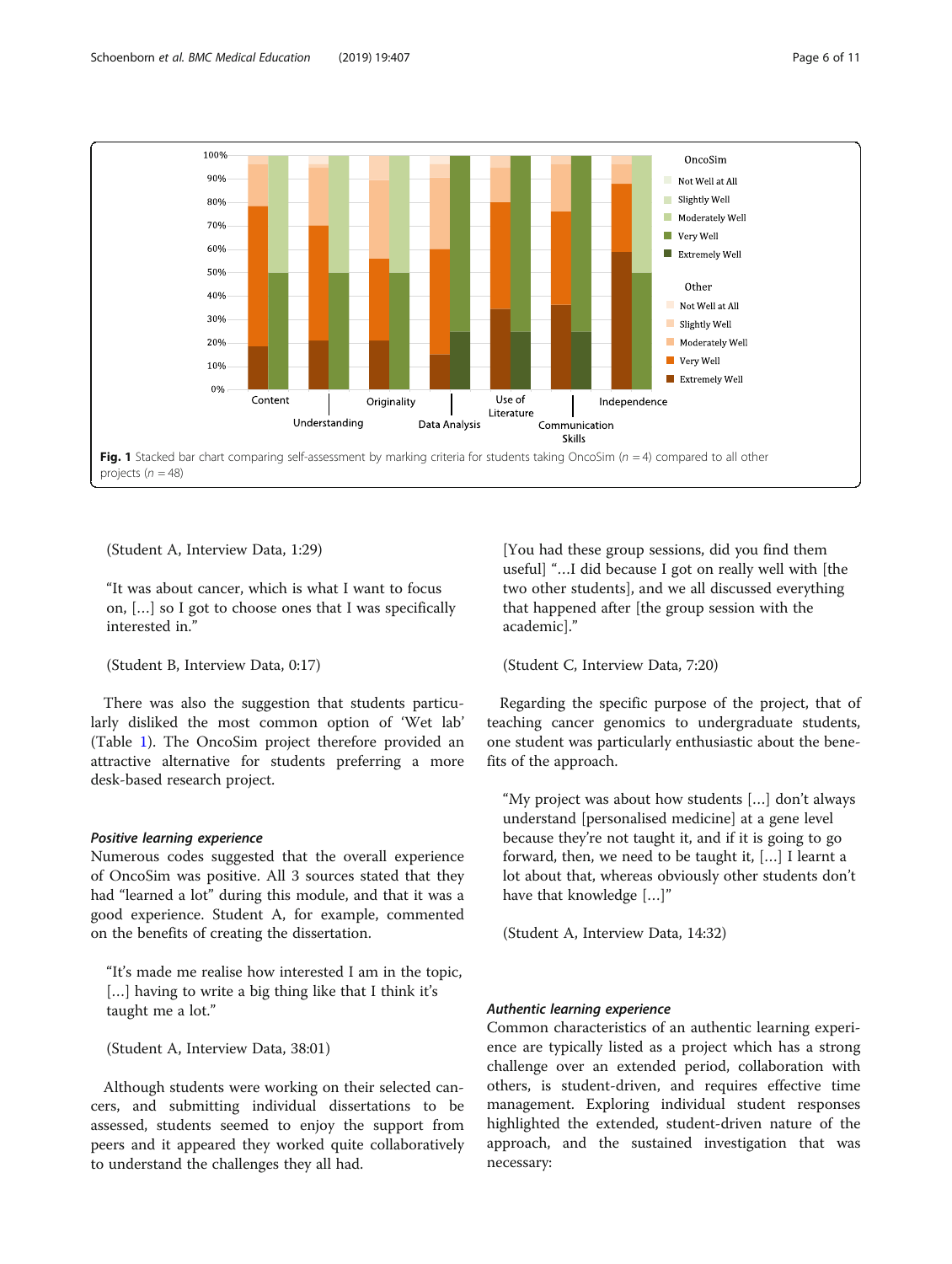"We actually had to find the information in order to simulate something and then find out about what that means and write about it."

(Student B, Interview Data, 43:12)

As Herrington [\[32](#page-10-0)] summarises, at the heart of authentic learning are authentic activities, i.e. activities "which present a single complex task to be completed over a sustained period of time" ([\[32](#page-10-0)], p. 3). Student C aptly summarised how OncoSim provided this experience:

"Because you're working on it for so long you […] understand what you're doing [and can] keep changing it until it's kind of something that you actually think sounds good."

(Student C, Interview Data, 21:50)

These results suggest that the authentic learning experience that was intended has been achieved.

## Challenges individually defined

This theme brings together codes that (in general) were only referenced by one source, and in some cases were in conflict across sources. For example, the computing aspect of the OncoSim Project, which required students to analyse and create datasets, was both referenced as difficult and easy by different sources.

"A little bit more practice with that beforehand that might have helped" [using the software].

(Student C, Interview Data, 20:24)

[what about the computational stuff] "To be fair that wasn't complicated at all […]"

(Student B, Interview Data, 36:00)

The codes have been collected under this theme to summarise the independent nature of the experiences of students, i.e. those aspects to the learning process which were defined less by the overall structure of the project, but more to do with the individual circumstances of students.

The greatest common challenge the students experienced was in the construction of their final dissertation, as they had never previously had to create a piece of work on a similar scale.

"When I first started to write it I thought I don't know how to go about this at all […]".

(Student A, Interview Data, 10:30)

"Formatting and stuff like that, that was something I struggled with I remember."

(Student C, Interview Data, 20:28)

Nevertheless, the individual experiences of this challenge were again quite different across the group, for example some students found the draft feedback very useful whereas for others this feedback was not so helpful.

"We got to hand in a draft as well, and that was really helpful for me."

(Student A, Interview Data, 10:43)

"There was that one draft submission, but that was essentially useless, umm, what feedback I got back from that."

(Student B, Interview Data, 3:36)

## Strong structure supportive

The highly scaffolded nature of the project, with a schedule of meetings and expected achievements for each meeting laid out at the beginning of the project, did seem to resonate with the students who took it. Comments during the interviews reflected positively on the overall structure of the project, receiving the most codes overall and with references across all 3 sources.

"The way it was laid out, it was all kind of broken down bit by bit, I feel like that worked well for me."

(Student A, Interview Data, 5:05)

"I think the way it was done was better than I expected, 'cos there was, like, regular meetings and he [the supervisor] was always available to, like, go and speak to him […] I know a lot of people doing other projects were kind of just left to their own devices."

(Student C, Interview Data, 4:29)

The extended nature of the project structure was also positively commented upon, with students reflecting that they were already well into their work whilst students on other projects had barely started.

"At lot of, ermmm, my like peers were saying how on different projects saying how they hadn't really had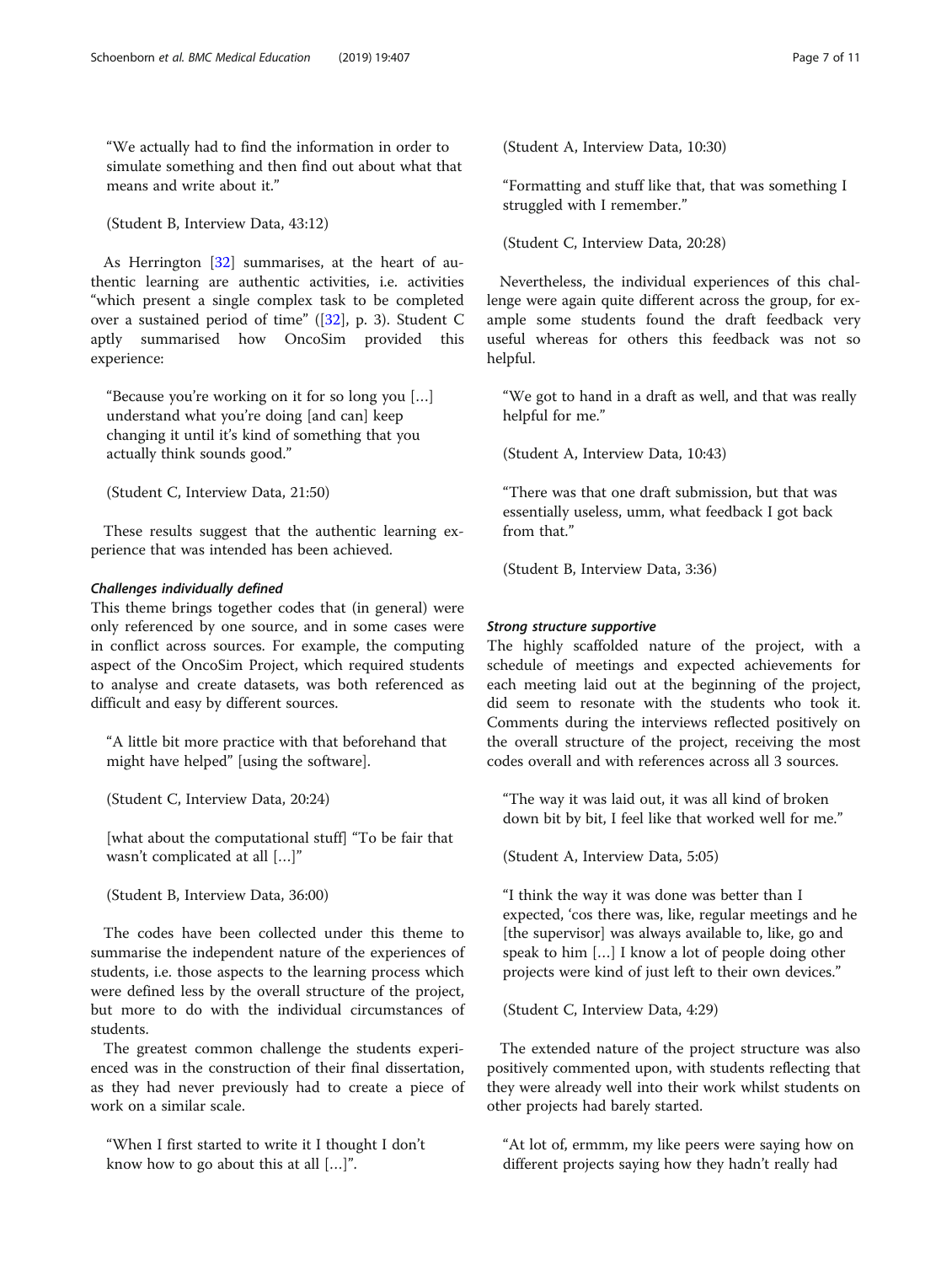<span id="page-7-0"></span>their meeting yet, and at that point I'd already had 3 or 4 and I knew where I was at in my project."

(Student A, Interview Data, 7:50)

## Analysis of whole cohort mark ranges

In our third measure of effectiveness, Fig. 2 compares marks awarded for all projects in the various categories against the final degree result excluding the contribution from the project (Academic Standing). To increase the sample size for this analysis, we included one additional OncoSim student from the 2017–2018 academic year (i.e. following completion of the main study).

Of the 8 students in total who undertook the project, 3 performed slightly less well, 2 performed equally as well, and 3 performed slightly better on the project than the average in all other components of their degree (Academic Standing). The data from this analysis suggest that the OncoSim students' marks are within the range predicted from the other parts of their course, as are other students'.

This analysis also shows that there are no significant differences between the different project types, e.g. the mean difference between project marks and academic standing for traditional 'Wet lab' projects was + 3.0 and for the combined other types, including all computational projects, was  $+4.2$  (Wilcoxon rank sum test, pvalue = 0.33). Overall, correlation between the 2 variables is good, with Pearson correlation coefficient = 0.63.

## **Discussion**

Introducing a novel learning design into a degree programme can be challenging for both staff and students, and doing so during a final year module even more so. There exists a very real danger that student results can be unfairly skewed due to the introduction of untried methods and materials, no matter how well prepared they are in theory. However, early results from the first two iterations of the OncoSim project are promising.

The goal of OncoSim, with its accompanying webbased learning tool (OncoWiki), was to develop an innovative teaching technique to answer an educational problem – that of helping undergraduate students learn how to use computer simulation to understand and interpret genomic data and to prepare them for the challenges of personalised medicine. We believe that this

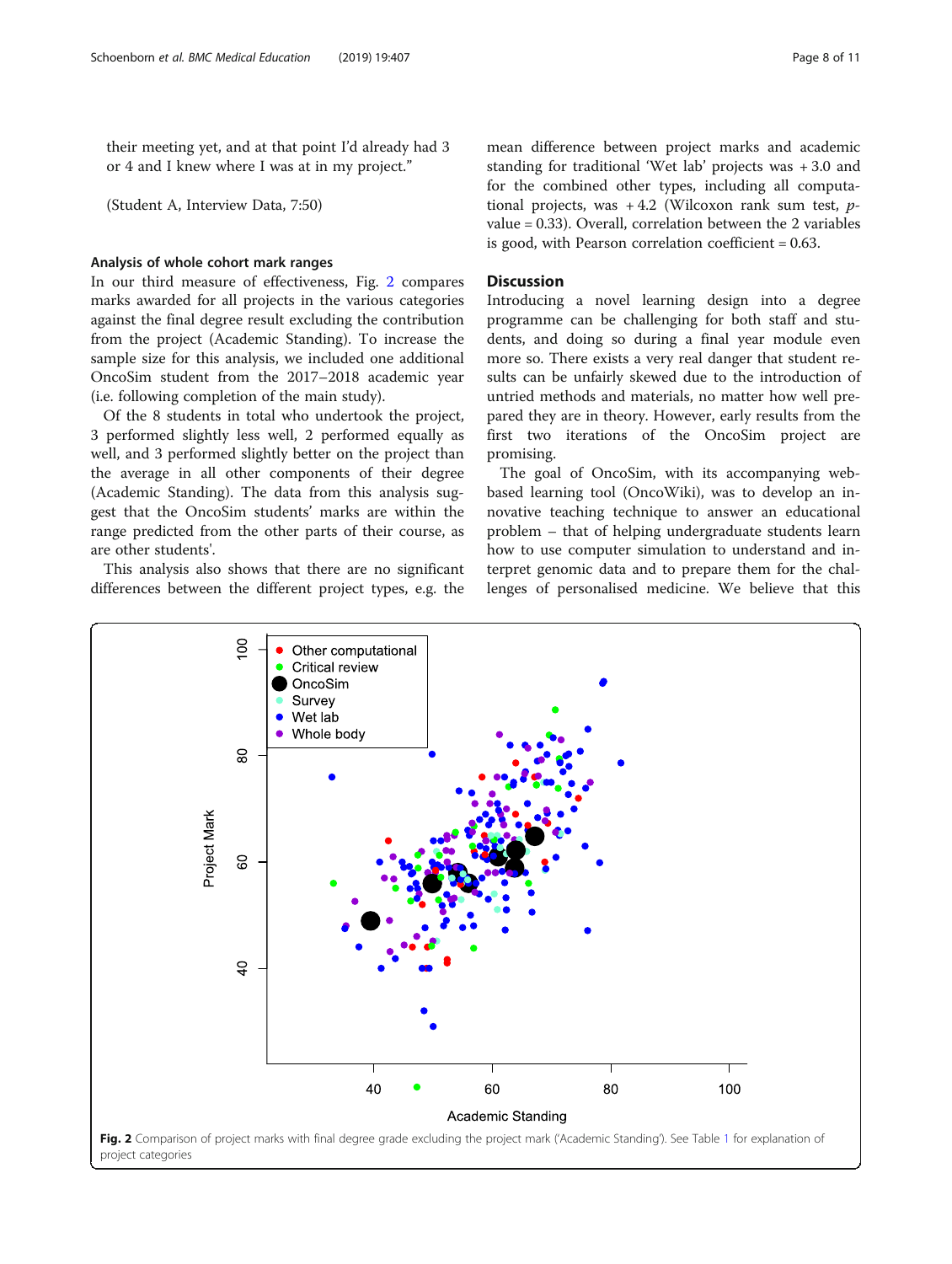complements an existing approach to teaching genomic medicine via personalised genome sequencing [\[33\]](#page-10-0). We also sought to evaluate the pedagogical effectiveness of OncoSim and to explore students' receptiveness to it.

The primary research tool used to measure the overall effectiveness of OncoSim as a learning tool was the analysis of whole cohort mark ranges. This metric is the one that has most validity for assessment of impact on students' learning. Data from that analysis suggest that OncoSim was at least as effective as other project options available to the students during their final year.

Looking deeper into the data and exploring the students' self-assessment of their learning against the marking criteria concurs with the analysis of academic standing, in that the students who undertook the Onco-Sim project reported a higher level of achievement across all the categories assessed, except for 'Independence'. Their high scores in 'Data Analysis' and 'Use of Literature' stand out, something that is corroborated again in the interview analysis, which includes several references to the high level of research required in the project. The lower self-reports of 'Independence' are somewhat surprising given the higher scores for the other response categories, especially given that this authentic learning approach was designed to encourage such independence. There is some further suggestion of issues regarding independent learning in the thematic analysis. Under the 'Challenges Individually Defined' theme, for example, there are potentially contradictory codes such as "Too much freedom", "Lack of independence" and "More guidance required". Given this variance in response it is perhaps likely that some students who required more support than others have skewed the results. It should also be noted that the self-assessment scores are not low per se, with all the OncoSim students reporting that they felt they were working independently either 'Very Well' or 'Moderately Well', the scores are however just slightly lower than those of the overall cohort. Possibly the highly structured nature of the Onco-Sim approach, which was a particularly strong theme that stood out from the thematic analysis of interview data, led students to consider themselves less independent than they actually were in practice. It is an issue though that requires future monitoring.

The students are encouraged to work together solving common problems and see broader themes emerging from their exposure to other students' work. Students commented on the strength of collaboration between themselves, which matches well with the underlying authentic learning approach. Although not appropriate to this 'personal research' module that OncoSim currently sits within, the approach could easily be adapted for team-based learning. The authentic learning theme runs through multiple comments from the students who

undertook OncoSim, with the core tie to real world cancers keeping the students focused on an authentic activity as Herrington [\[32](#page-10-0)] suggest. Other characteristics of the overall student experience that stood out in the thematic analysis, such as the particular interest shown in oncology ("Learning is centred on authentic tasks that are of interest to the learners", "Learning is closely connected to the world beyond the walls of the classroom"), the extended nature of the project ("Students are engaged in exploration and inquiry", "Students become engaged in complex tasks and higher-order thinking skills") and the strong structure that was provided ("Learners employ scaffolding techniques") are all con-sistent with an authentic learning design [[18\]](#page-10-0).

Overall the data support the effectiveness of the Onco-Sim approach, and students' comments suggest that it provides a valued alternative to other more traditional final year projects. The element of creating/adjusting data to simulate those from idealised patients, rather than having to generate all their own data or process large amounts of published real data, allows the students to rapidly engage with a large and complex body of knowledge and techniques.

Regarding receptiveness, when the OncoSim project was first conceived it was anticipated that the entirely computer-based nature of the work would deter many biomedical students, who might have been expected to seek laboratory-based experience as this is where many graduates will work. However, analyses of both the online questionnaire and interview data suggest that this is not a barrier. Indeed, a theme that stood out was a particular interest in understanding cancer, and that the OncoSim project therefore provided a valued alternative for a subset of students.

Part of the key thinking behind OncoSim is planning for the education of future medical specialists, and in particular for the expected increase in understanding and applying knowledge gained through analysis of genomic data, i.e. the rise in personalised medicine. This was picked up by one of the students who had taken the OncoSim project option and their comments strongly suggest that the approach taken was effective in helping them understand this emerging field.

Given the data available, we propose that the OncoSim option provides a valued alternative to traditional 'Wet lab' projects for biomedical students. Evidence from the self-assessment data, in particular, suggests that students who chose the option had a positive experience at least equivalent to those who selected other project options.

We have now built the student learning website Onco-Wiki, where students at any university will be able to both (a) upload simulated datasets (case studies) as if they were biomedical scientists submitting patient data, and (b) download these datasets as if they were clinicians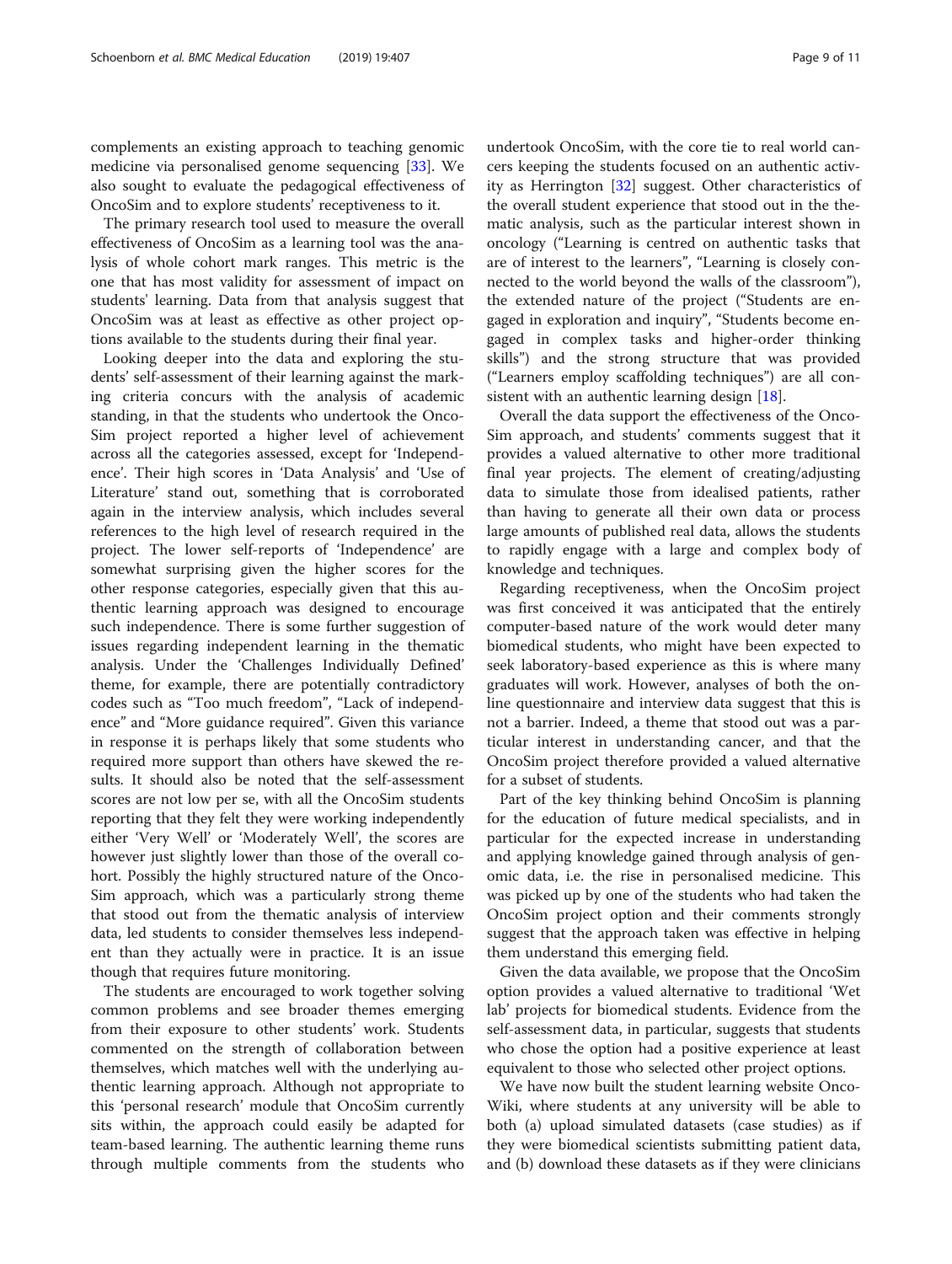<span id="page-9-0"></span>treating the patient. We hope this will become a scalable resource: expanding as more students submit simulated case studies, and we plan to incorporate a discussion forum allowing communication over individual case studies (uploaders currently fill in a 'justification' text field). Regarding the theme "Challenges Individually Defined", one case in particular stands out as worthy of further discussion. One student had chosen for their project a very rare cancer, and one for which, it transpired, it was very difficult to move from real data into a simulated dataset that could usefully be analysed. Interview data revealed that the student had chosen this particular cancer not because of its relevance to the course material or the OncoSim project itself, but because of their personal connection with that cancer. To avoid a similar event occurring in the future, more guidance on cancer selection is now given in the project guide document (Additional file 1). Another potential issue raised by current students that informs further development of this project was a lack of guidance over the precise structure and quality of academic writing of their submissions – perhaps in part because the aim of the students' research project was slightly unusual in having a relevance for teaching. Therefore, more guidance on the write-up is now also given in the project guide document (Additional file 1).

A limitation is that the OncoSim project option is currently supervised by only one lecturer, which necessarily entails that only a small number of students can take this option. As a consequence it has only been possible to work with a small sample for this proof-of-concept study, which limits our ability to explore more deeply its effectiveness. Nevertheless, we suggest that the combined mixed methods data present good initial support for the effectiveness of this novel approach.

#### Conclusions

We describe a novel authentic learning approach to teaching cancer genomics to biomedical students, a critical component of which is that it allows students to contribute to the broader scientific community in the form of a new web-based learning tool (OncoWiki). We report our preliminary evaluation of the pedagogical effectiveness of the OncoSim project as a learning tool and students' receptiveness to this approach as an option within their final year. We find that students performed at least as well as their peers who had taken other choices, and had similar self-reports of their learning across the majority of marking criteria that relate to the assessed learning outcomes. The project appears to provide a valued alternative to more traditional final year module options, and meets its goal of providing an innovative teaching technique to answer an emerging educational problem – that of helping undergraduate

students understand and interpret genomic data. Some questions arose over the initial choice of cancers and guidance over their final submission, and we have attempted to address these two issues in the revised project guide document. We hope that OncoSim and Onco-Wiki together will help train the next generation of biomedical scientists and clinicians in personalised cancer therapy.

## Supplementary information

Supplementary information accompanies this paper at [https://doi.org/10.](https://doi.org/10.1186/s12909-019-1812-7) [1186/s12909-019-1812-7.](https://doi.org/10.1186/s12909-019-1812-7)

Additional file 1. Project quide document. A student-facing document that describes the structure of the project and the tasks they need to carry out, plus guidance on writing up.

Additional file 2. Online questionnaire. Questionnaire to obtain views on students' final year projects.

Additional file 3. Interview questions. List of questions for semistructured interviews.

Additional file 4. Coding report and thematic analysis. List of codes from pre- and post-interview questions and results of thematic analysis.

#### Abbreviations

HEA: Higher Education Academy; HEE: Health Education England; NHS: National Health Service; QAA: Quality Assurance Agency

#### Acknowledgements

We are very grateful to QIAGEN Inc. for providing licenses for this research, and to Ollie Rupar, Keaan Amin, and colleagues from for comments.

#### Authors' contributions

Study design: PS, NT, KJ, CM, MAJ, RB. Data collection: PS, RM, RB. Analysis: PS, RO, RB. All authors contributed to the writing of the paper, and approved the final manuscript.

#### Funding

This project was funded by a grant from PedRIO (University of Plymouth, Pedagogic Research Institute and Observatory) and a University of Plymouth Medical School Education Award. The funders had no role in study design, data collection and analysis, decision to publish, or preparation of the manuscript.

#### Availability of data and materials

The datasets used during the current study are available from the corresponding authors on request.

#### Ethics approval and consent to participate

Ethical Approval for the project, which included obtaining informed written consent from the students, was granted by the Research Ethics Committee, Faculty of Health & Human Sciences and Peninsula Schools of Medicine & Dentistry, University of Plymouth.

#### Consent for publication

Not applicable.

#### Competing interests

The authors declare they have no competing interests.

#### Author details

<sup>1</sup>Educational Development, University of Plymouth, Plymouth, UK. <sup>2</sup>Catalysed Ltd, Silverton, UK. <sup>3</sup>Peninsula Medical School, Faculty of Health: Medicine Dentistry and Human Sciences, University of Plymouth, Plymouth, UK. 4 School of Biomedical Sciences, Faculty of Health: Medicine, Dentistry and Human Sciences, University of Plymouth, Plymouth, UK.